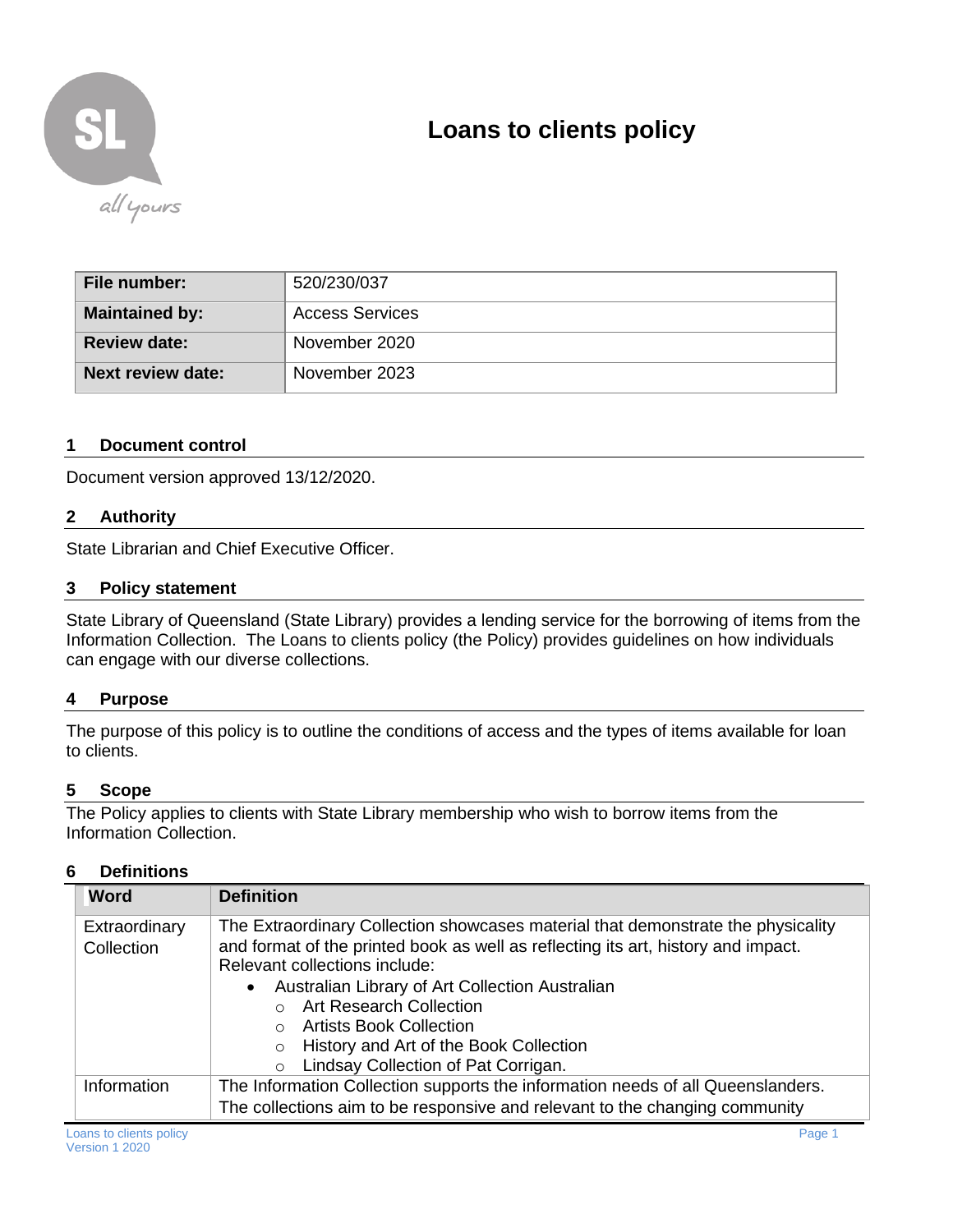| Collection                          | informational needs. Relevant collections include:<br>State Reference Library Collection.<br>$\bullet$<br>Asia-Pacific Design Library Collection.<br>Government Research and Information Library Collection.                                                                                                                                                                                                                                      |
|-------------------------------------|---------------------------------------------------------------------------------------------------------------------------------------------------------------------------------------------------------------------------------------------------------------------------------------------------------------------------------------------------------------------------------------------------------------------------------------------------|
| Memory<br>Collection                | The Memory Collection focuses on the historical and contemporary content and is<br>collected to reflect events, people, places and ideas that shape Queensland.<br>Relevant collections include:<br>John Oxley Library.<br>$\bullet$                                                                                                                                                                                                              |
| <b>Public Library</b><br>Collection | The Public Library Collections support the information, recreation, literacy and<br>cultural needs of the communities. The collections (fiction and non-fiction) aim to<br>provide a balanced, appealing, high quality range of resources, including popular,<br>bestselling and enduring works. Relevant collections include:<br>Rural Libraries Queensland and Indigenous Knowledge Centre Collections.<br>$\bullet$<br>State-wide Collections. |

# **7 Membership**

- Clients must be a Queensland resident, and provide proof of residency.
- Clients are responsible for ensuring their contact details remain up to date.
- Membership cards issued for the purposes of borrowing are not transferable.

### **8 Items available for loan**

- Items in the Information Collection available for loan include:
	- o Books, pamphlets
	- o Music scores, performance sets
	- o DVDs, CDs, videos and kits
	- o Serials and magazines.

# **9 Items not available for loan**

- Items in the following collections are not available for loan:
	- o Extraordinary Collection
	- o Memory Collection
	- o Public Library Collection (may be borrowed through a Queensland public library)
	- o Newspapers
	- o Microform (may be borrowed through an interlibrary loan service).
- Items not for loan can be accessed onsite at State Library.
- The physical condition of an item may affect the availability of a loan.
- The loan of an item is at the discretion of State Library.

# **10 Loan limit and loan period**

| ∣ Loan limit          | Loan period | <b>Maximum loan period</b> |
|-----------------------|-------------|----------------------------|
| l Maximum of 10 items | Four weeks  | 12 weeks                   |

# **11 Renewals**

- Loans can be renewed up to the maximum loan period of 12 weeks unless reserved by another client.
- Loans cannot be renewed if:
	- o requested by another borrower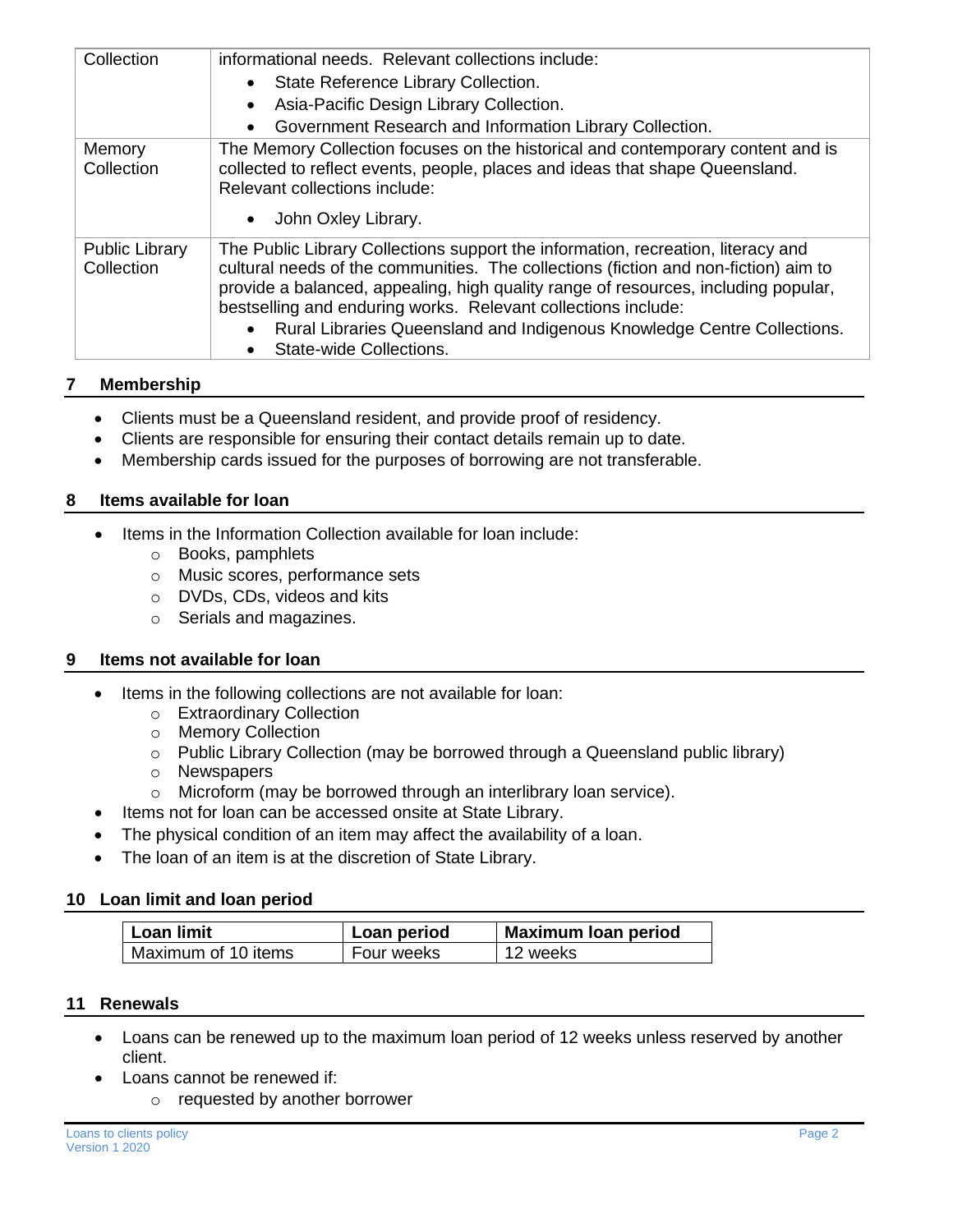- $\circ$  the item has a lost or claim return status.
- Additional renewals may be negotiated at the discretion of State Library.

# **12 Returns**

- Loans are to be returned in good condition by the due date.
- Loans are to be returned directly to State Library.

# **13 Loan and overdue reminders**

Scheduled email notifications will be sent as follows:

| <b>Notification type</b> | <b>Schedule</b>                           |
|--------------------------|-------------------------------------------|
| Courtesy                 | Three days prior to due date              |
| Due date                 | Day due to be returned                    |
| Overdue                  | 14 days overdue (1 <sup>st</sup> overdue) |
| Final overdue            | 28 days overdue $(2nd$ overdue)           |
| Invoice                  | 42 days overdue (initial invoice)         |
|                          | 72 days overdue (reminder invoice)        |
| Final invoice            | 102 days overdue (final invoice)          |
| Summary of current loans | Monthly                                   |

# **14 Lost items**

- An item is considered lost and an invoice issued once the item is 42 days overdue.
- Lost items not returned or paid for after the final invoice will be referred to a debt collector agency.
- The replacement cost is based on State Library Annual Asset Valuation figures, which are reviewed annually.
- The purchase of a new replacement copy may be negotiated in lieu of payment. It is the responsibility of the borrower to contact State Library to discuss the terms and conditions prior to supply.
- A refund will be given for items paid for and returned within a six-month period and is based on the condition of the item returned. It is the responsibility of the borrower to contact State Library to initiate a refund.
- A refund will not be issued for items paid for and returned after a six-month period.
- State Library will suspend borrowing privileges until all lost items are returned or the invoice is paid in full.
- Borrowing privileges are reinstated once an item is returned or payment is received in full.

# **15 Damage**

- The borrower is responsible for maintaining the condition of items borrowed from State Library.
- If an item is returned damaged e.g. missing pages or water damaged, an invoice will be issued to cover the cost of replacement.
- The replacement cost is based on State Library Annual Asset Valuation figures, which are reviewed annually.
- The purchase of a new replacement copy may be negotiated in lieu of payment. It is the responsibility of the borrower to contact State Library to discuss the terms and conditions prior to supply.
- State Library will suspend borrowing privileges until a replacement copy is received or the invoice is paid in full.